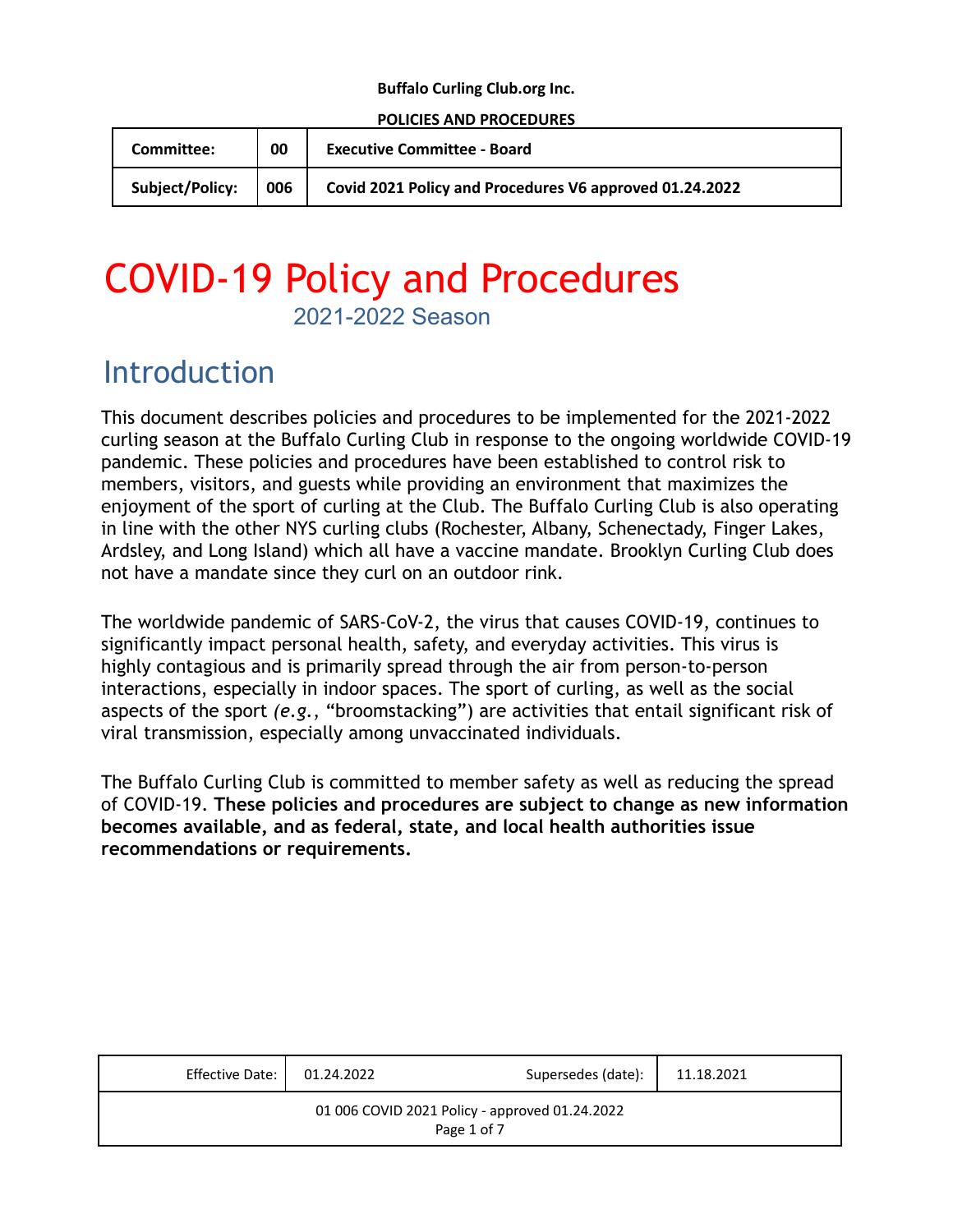# **Definitions**

The following terms used in this document are defined below:

- **Club** : The Buffalo Curling Club
- **First Half:** Begins in October 2021 and concludes potentially January 2022
- **Second Half** : Begins in January 2022 and concludes potentially in April 2022
- **Member**: A person who has voluntarily joined the Buffalo Curling Club and has paid the annual membership fee
- **League/Training participants**: Includes individuals who have registered for the beginner league, participate in a league, or the multi-day training sessions. For the purpose of the Covid policy/procedure they will fall under the same heading as a Member.
- **Premises:** The entirety of the indoor spaces in the Buffalo Curling Club
- **Public/Visitors/Guests:** Individuals who are NOT members of the Buffalo Curling Club.
- **Season :** The entirety of curling activities from approximately October 2021 thru May 2022.

# Applicability

The policies and procedures described in this document apply to all members and visitors to the Buffalo Curling Club, with exceptions only as specifically noted herein.

# COVID-19 Policy

### COVID-19 Vaccination Standard

**All members and visitors to the Buffalo Curling Club who are 12 years of age and over and medically eligible for vaccination must be fully vaccinated against COVID-19.** Fully vaccinated status is defined as at least 14 days after the **second dose** of an approved COVID-19 vaccine (Pfizer/BioNTech, Moderna), or the one dose of the Johnson & Johnson vaccine.

**All children participating in Youth programs and/or visitors to the Buffalo Curling Club who are ages 5 through 11 and medically eligible for vaccination are required to have at least the first dose of the Pfizer/BioNTech vaccine or an FDA-authorized COVID-19 vaccine.**

| Effective Date:                                               | 01.24.2022 | Supersedes (date): | 11.18.2021 |  |  |  |
|---------------------------------------------------------------|------------|--------------------|------------|--|--|--|
| 01 006 COVID 2021 Policy - approved 01.24.2022<br>Page 2 of 7 |            |                    |            |  |  |  |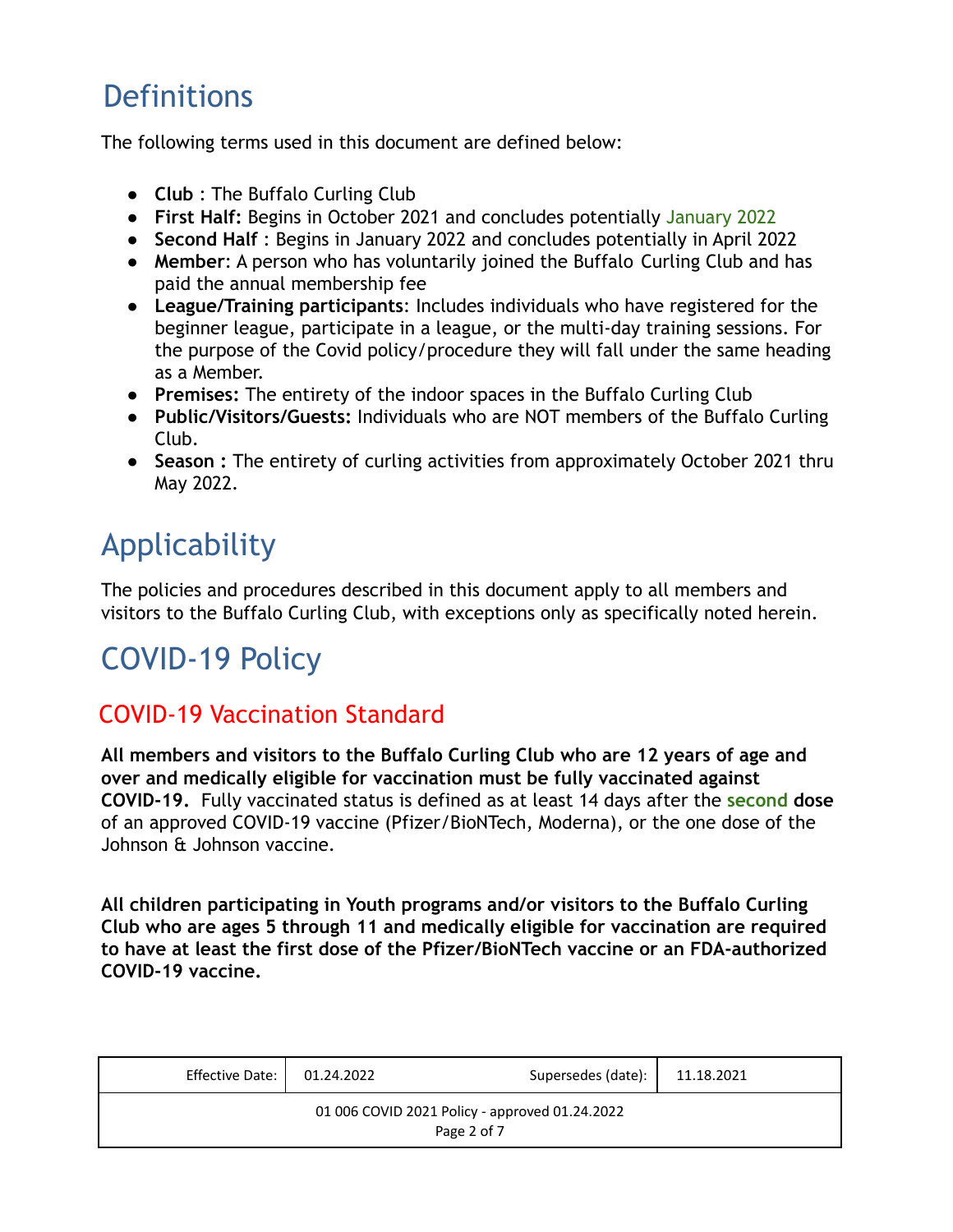We will revisit this vaccination standard as new information comes forward regarding booster shots and second doses of vaccines for children. *The club will address if and when having a booster shot will become a requirement at a later date. Similarly, the club will address if and when having a second dose of the vaccine for those between the ages of 5 and 11 will become a requirement at a later date.*

### Rationale

- Vaccination is the gold standard for minimizing the spread of COVID-19 according to the Centers for Disease Control and medical professionals.
- Vaccination provides a reliably reproducible and efficacious degree of protection against serious disease, hospitalization, and death, and a significant reduction in risk of infection and the ability to spread virus to others.
- Requiring vaccination also reduces the risk of avoiding outbreaks that would necessitate temporary suspension of curling activities.

### Vaccination Documentation

- **● All members, participants, and guests of the Buffalo Curling Club who are medically eligible for vaccination must be fully vaccinated against COVID-19 in order to enter the premises.**
- Each member of the club or visitor must provide proof of vaccination to any individual appointed by the Board prior to entering the club or exercising membership privileges.
- A photograph or image scan of documentation is acceptable and can be emailed to covid@buffalocurlingclub.org.
- **Guests and visitors, without exception, should be prepared to provide proof of vaccination prior to entry.**
- Children between the ages of 2 and 5, who are not yet eligible for vaccination, are allowed to enter the premises and must wear a mask at all times.

### **Exemptions**

● Contractors and other workers performing temporary maintenance, delivery, or other similar services are exempt from the vaccination standard. These individuals must wear a face mask on the premises at all times according to the mask policy described in this document.

| Effective Date: I | 01.24.2022 | Supersedes (date):                                            | 11.18.2021 |
|-------------------|------------|---------------------------------------------------------------|------------|
|                   |            | 01 006 COVID 2021 Policy - approved 01.24.2022<br>Page 3 of 7 |            |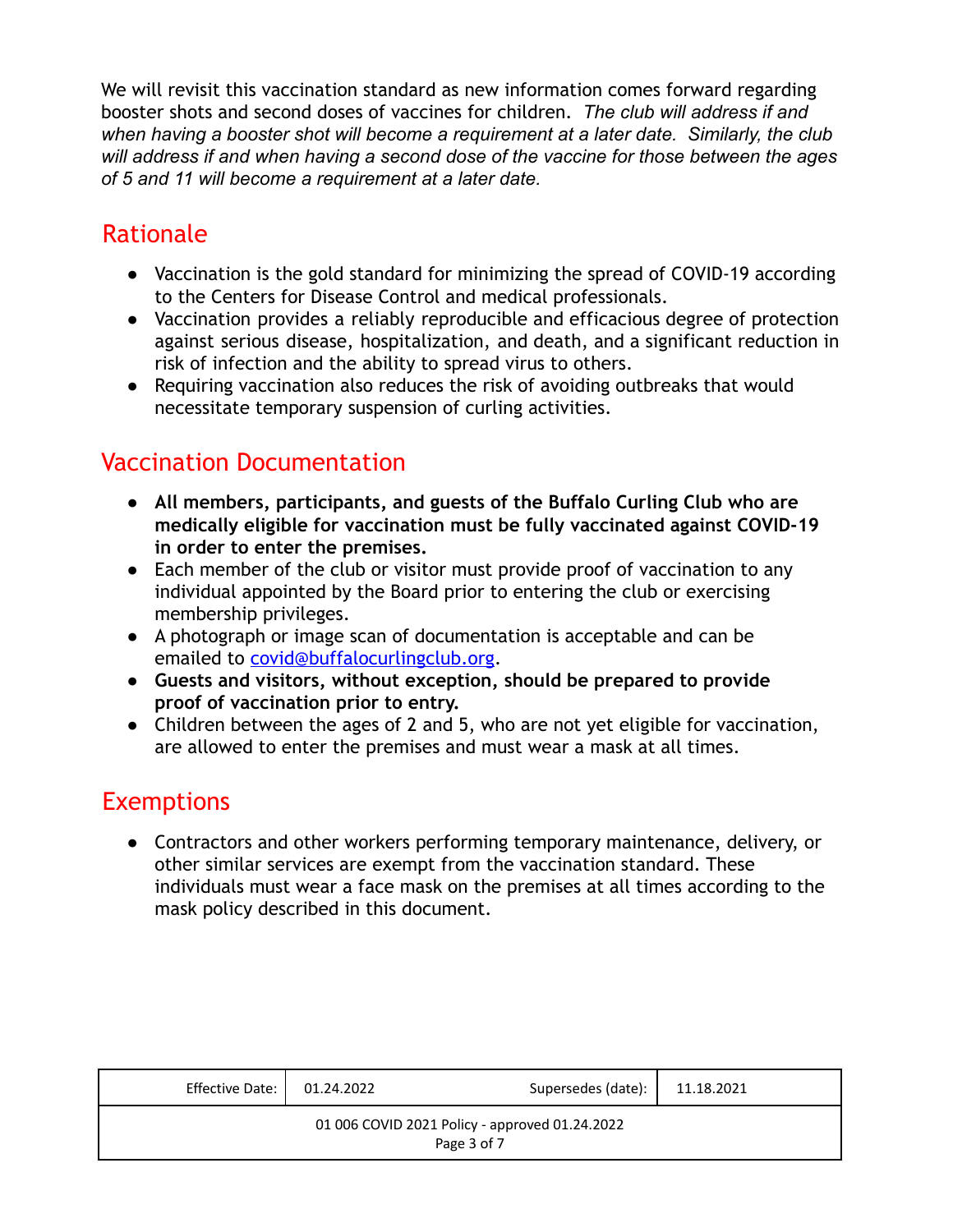- Individuals who are medically ineligible for vaccination against COVID-19 may seek an exemption to the vaccination standard, subject to the following conditions:
	- $\circ$  Individuals seeking an exemption must provide a Medical Exemption Request Form if they would like to enter the facility and or curl. The required attached form was derived from the same form used by Kaleida Health dated 9/15/21.
	- Exemption requests should be emailed to covid@buffalocurlingclub.org*.*
	- $\circ$  Completed requests for exemptions will be considered by the Buffalo Curling Club Board of Directors for approval.
	- $\circ$  Individuals seeking exemptions may not enter the premises until their exemptions are approved.
	- $\circ$  Exempted individuals must wear a face mask on the premises at all times according to the mask policy described in this document.

### Mask Policy

- Masks may be worn by individuals on the premises of the club at their own discretion at any time without bias or presumption of COVID-19 vaccination status.
- All individuals exempt from the COVID-19 vaccination standard must wear a face mask at all times within the premises.
- Face coverings must cover both the nose and mouth completely and must fit appropriately. Face coverings with vents are not permitted.

### Membership Fees

- Individuals who register and pay for an event or league, should they then choose not to participate due to this policy, will have refunds addressed in accordance with the refund policy of the Club.
- Any League play or other event that is cancelled by the Club due to a COVID-19 related event will be made up if possible.

# Health Monitoring and Reporting

### Member Responsibilities

- A member who has been exposed to someone with COVID-19:
	- 1. Should follow the latest CDC Guidance for Quarantine for vaccinated people.
	- 2. Should wear a mask inside of the Club for the CDC recommended time period following the exposure and/or quarantine.

| Effective Date:                                               | 01.24.2022 | Supersedes (date): | 11.18.2021 |  |  |  |
|---------------------------------------------------------------|------------|--------------------|------------|--|--|--|
| 01 006 COVID 2021 Policy - approved 01.24.2022<br>Page 4 of 7 |            |                    |            |  |  |  |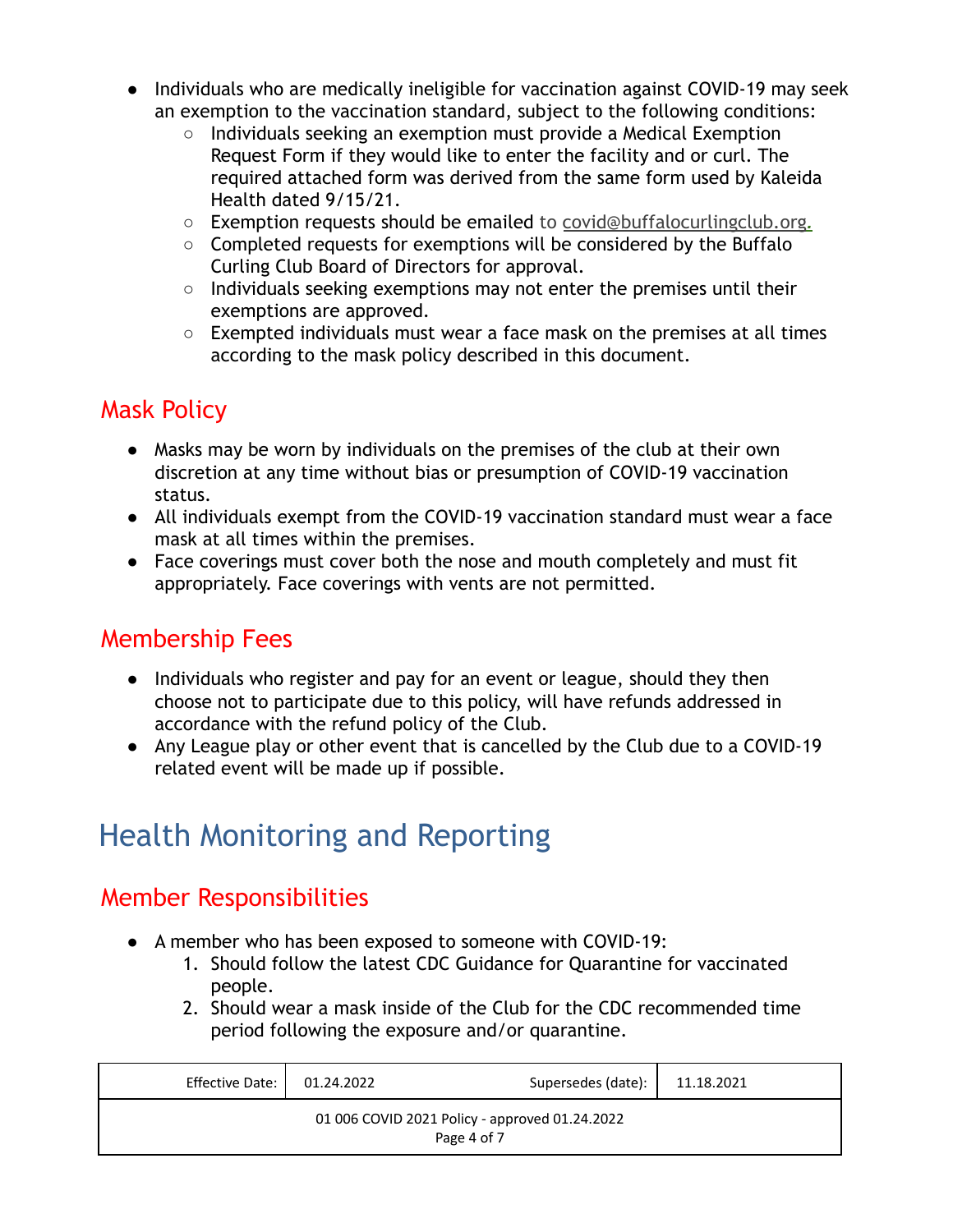- A member who tests positive for COVID-19 or has symptoms of COVID-19 (but chooses not to get tested or is waiting for test results) or tests positive for COVID-19 but is asymptomatic:
	- 1. Should contact their teammates, opponent, and any close contact that occurred at the club.
	- 2. Should contact BCC Board Member Kathy Youngs to discuss the situation.
	- 3. Should follow the latest CDC Guidance for Isolation, and not enter the Club until they have completed the recommended period of isolation.
	- 4. Should wear a mask inside of the Club for the CDC recommended time period following isolation.

#### Club Responsibilities

- The Club will notify the affected membership regarding the existence and timing of any reported positive case, as necessary.
- The Club will cooperate and provide all requested information to local, state, and federal health authorities as required by law.
- In the event of multiple, confirmed cases, the Board of Directors will consider additional actions as necessary to assure the safety of the membership.

# Club Procedures

### General

- All individuals entering the club must complete either the general or league log in sheet and confirm that they are abiding by our covid policy.
- During league play door monitors will help enforce this policy and protocol.
- Any individual who has entered the club without meeting the requirements of this policy will be asked to leave immediately.

### Curling Activities

- Curling activities shall use the normal rules of play without alteration.
- League play starting at the same time on adjacent sheets will start at alternate ends of the ice.
- Participants should minimize potential for viral transmission by substituting broom taps or other gestures for handshakes at the start and conclusion of games.
- Participants should consider using personally owned curling equipment instead of shared equipment (*e.g.,* brooms, stabilizers, grippers).

| Effective Date:                                               | 01.24.2022 | Supersedes (date): | 11.18.2021 |  |  |
|---------------------------------------------------------------|------------|--------------------|------------|--|--|
| 01 006 COVID 2021 Policy - approved 01.24.2022<br>Page 5 of 7 |            |                    |            |  |  |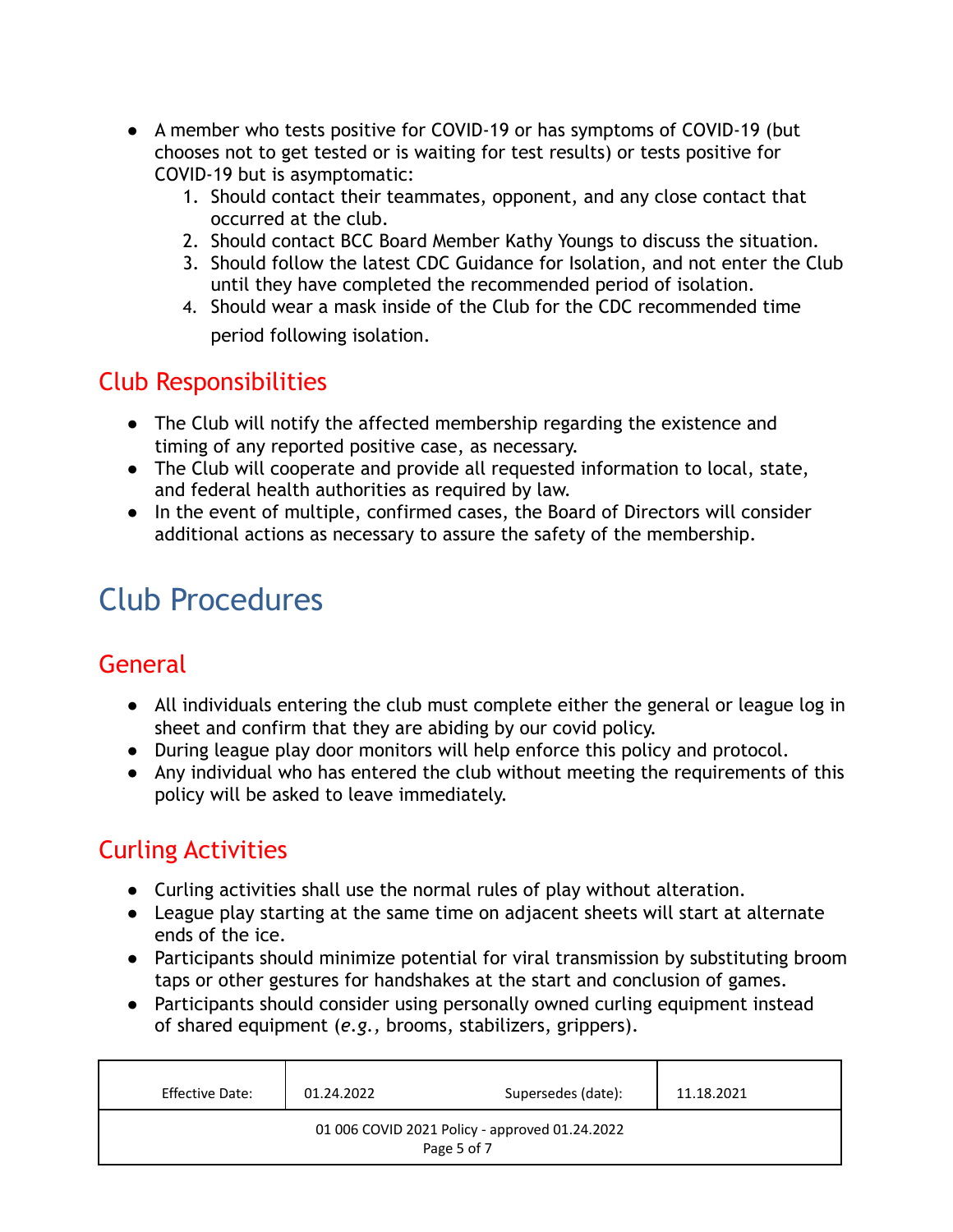- Participants should wipe down shared equipment (including rock handles) prior to and after use.
- Participants should use hand sanitizer and/or wash hands with soap and water upon entering the facilities, and before and after games.

#### Broomstacking

- All participants are encouraged to minimize congestion around tables and should refrain from socializing or drinking in locker areas.
- Consumption of food in the club is allowed, however all participants are encouraged to minimize sharing of food and drink and should recognize they do so at their own risk.

## Event Procedures

- **All participants in bonspiels, ice rentals, or member recruitment events will be subject to the COVID-19 vaccination standard** as described herein.
- The only exception to this policy will be for previously scheduled Youth Events which were scheduled prior to this policy taking effect. This includes two rental events for BCC Members (Goldman & Witul) and future grant-related Youth Curling events. Youth ages 5 through 11 who are unvaccinated will be allowed to enter the Club, and they must wear a mask. At these events, each and every person in the Club will also be required to wear a mask, except for those under the age of 2.
- The group coordinator will make the COVID-19 policy available to all participants in advance to ensure compliance.
- Each participant will be required to provide proof of vaccination.
- Committee Heads and Event coordinators are responsible for implementing these procedures.

# Policy Enforcement

- Buffalo Curling Club members are required to adhere to these policies until explicitly suspended or discontinued.
- Club, League, Event chairs, and members of the Board of Directors are authorized to remove any participant from play who does not comply with these policies.
- Unintentional violations of this policy by members may occur. Such violations should be treated with a courteous reminder to follow the established policies.
- Repeated violation of this policy by members should be reported to a member of the Board of Directors, who will relay this information to the Governance Committee for documentation.

| Effective Date: | 01.24.2022 | Supersedes (date):                                            | 11.18.2021 |
|-----------------|------------|---------------------------------------------------------------|------------|
|                 |            | 01 006 COVID 2021 Policy - approved 01.24.2022<br>Page 6 of 7 |            |